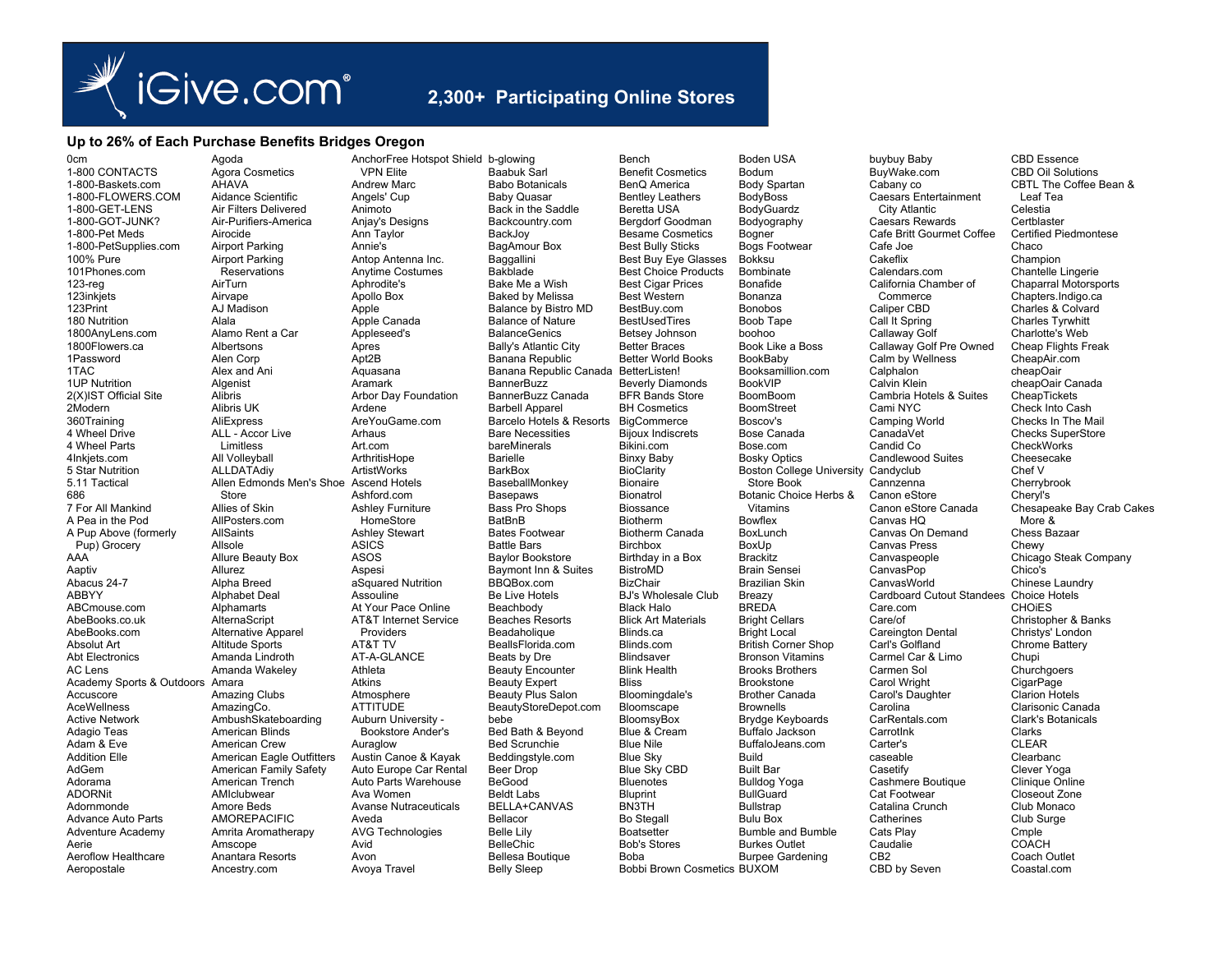CocoaVia Coffee.org CoffeeUSA.com Cokesbury Coldwater Creek Cole Haan Collections Etc. Colorful Images Comfort Inn Comfort Suites Conn's HomePlus Conrad Constant Contact Constructive Playthings Contacts America Contiki Contorno Belts Cookies by Design Cooper's Cask Coffee Corel Software Cos Bar Cosabella Lingerie & Fashion COSMEDIX Costco Costume Discounters Costume SuperCenter Costume SuperCentre Canada Cotopaxi Country Inns & Suites By Radisson Coupons.com Coursera Covers and All Coyuchi Craft Stash Craig Shelly Crate and Barrel Create and Craft Creative Irish Gifts **Cricut** Crocs Canada Crocs.com Cross.com Crowne Plaza Cruise Direct Crutchfield.com Crystal Plus CTZN Cosmetics Cub Cadet Cultures for Health Cupshe Curateur Current Catalog Cutter & Buck CVS Photo CVS.com Cyber-Florist.com **CyberLink Cylance** Cymax Cyogate D'Artagnan

Daily Sale **Dailygreatness** Dana Rebecca Designs Dania Furniture Danskin Darn Tough Darphin Paris David's Bridal David's Cookies DAVIDsTEA Day-Timer Days Inn DC Shoes DDF Skincare DeBragga Decadent Minimalist Decor Planet DeepDiscount.com Dell Canada Dell Home & Home Office Dell Refurbished **Computers** Dell Technologies Demdaco Denby Pottery Derma E Design By Humans Design Furnishings Design Hill Design It Yourself Gift Baskets Design Toscano Designer Living Designtly.com **Desigual** DestinationXL **DHgate** Di Bruno Bros. Dia & Co Diamond Candles Dinnerly Discount School Supply Discount Tire Direct DiscountContactLenses DiscountFilterStore.com DiscountGlasses DiscountMags.com **DiscountMugs** DISH Network Disney Movie Club  $D.H$ DKNY Dog.com DogBreedStore.com Doheny's Water Warehouse Ella Paradis Dolce Vita Dollar General Dollar Tree DollarDays **Domestify** Don Rebel Dooney & Bourke Dorothy Perkins Dotster DoubleTree by Hilton DownPour Audio Books Dr. B-Well Dr. Brandt Skincare Dr. Fuhrman Dr. Kellyann Dr. Scholl's Shoes Draper's & Damon's Dream Products DressBarn Dresslily Driftaway Coffee Drivers Ed DS18 DSquared<sub>2</sub> DTLR-VILLA DUER Dun and Bradstreet Duradry Dusit International **DX** Dylan's Candy Bar E-File Eagle Creek Eagle Eyes Optics Eaglemoss Easirent Eastbay Easy Spirit **EasyClosets EasyGarage** eBags.com eCampus ECCO Canada Econo Lodge Ecooking Ecosa EDCskincare Eddie Bauer Edureka edX Effy Jewelry eFollett eharmony Eight Sleep EILEEN FISHER ejuice.deals Ekrin Athletics ELECTRIC Electrical Wholesalers ELEMIS Elizabeth Arden **ELOQUII** eLuxurySupply eManual Online Embark Vet Embassy Suites Embrazio eMeals, Inc. **Emedco** 

Emjay

Dot&Bo

Dr. Leonard's Healthcare Entrepreneur NOW EnergyFirst Engel Coolers Enjoy Flowers Enterprise Rent-A-Car Entertainment Books Entertainment Earth Entirely Pets ePlanters ePumps Equestrian Collections Ericdress.com Erno Laszlo ESET eSigns eSmartTax Especially Yours **EssayEdge** Essential CBD Estee Lauder Esurance Ethel M Chocolate Etihad Airways Eton Shirts Ettika Ettitude Eurail Europcar Evan-Moor Evapolar Eve's Addiction Even Hotels EventDecorDirect Ever New Every Man Jack Everyman **EveryPlate** eVitamins ExOfficio - Adventure Clothes Travel Expedia.ca Expedia.com **EXPRESS** Extended Stay America Eyeglasses.com Eyezz FabFitFun FabKids Fabletics FaceTory FactoryOutletStore Fairway Golf Fairyseason Famous Footwear Famous Footwear Canada Framed Art Fanatics Fandango FandangoNOW Fare Buzz FARFETCH Fathead Fatworks FaucetDirect Faux Wood Beams

**FauxPanels** FaxitFast Faxon FedEx Office Felt Paper Scissors Femail Creations Fender Field Supply Figleaves<sup>1</sup> Find Lab Testing (FLT) Findmypast FineJewelers FineStationery Finish Line Finish Line - Student Exclusive First Aid Beauty Firstleaf Club Fishwest Fit & Fresh Fitbit FITE **FitFlon** Five Pawns Fiverr Fleet Feet FlightHub Flights Mojo Florida State University Bookstore Bill's - Florida State University Bookstore Florists.com Flowers Florsheim Florsheim Canada Flower Shopping Flowers Fast Fluz Flying Noodle Food Lion FoodSaver Foodstirs Footlocker.com Forbes & Lewis Force of Nature FOREO Forever 21 Forzieri.com FOSSIL Fotolia FoxyBae FragranceNet FragranceX Framebridge FramesDirect.com francesca's Franco Sarto Frank And Oak **FranklinPlanner** Fred Meyer Jewelers Free Logo Services Freebird Stores

Horizon Fitness International Tool Juicy Couture Beauty Lab Series LivingSocial Manuka Doctor Mission Restaurant Supply National Academy of

Frederick's of Hollywood Godiva Chocolatier French Connection French Toast FreshDirect Freshpair.com **FREY** FridgeFilters.com From You Flowers Frontera Furniture Fruit Bouquets by 1800Flowers.com Fruits & Passion FSA Store FTD.ca FTD.com Fuggin Vapor FUGU Luggage FUL Function of Beauty Furbo Dog Camera FYE Fyt G2deal.com Gaby's Bags Gadget Guard **Gaffos** Gaiam Gainful Gallery Direct GameFly GamersGate.com Gamesdeal.com GameStop.com Gander Outdoors Gap Canada Gap.com Gardener's Supply Company HairExtensionSale **GearBest** Geekbuying GelPro Gem-Water Gemvara Genius Pipe German Food Box Getzs GhostBed **GiftCards** GiftsForYouNow Giggle Gigi New York GlamGlow **Glamsquad** Glas Vapor GlassesShop GlassesUSA Global Healing Center GLOBO Shoes **GLOSSYBOX** Glow Recipe Go Daddy Goal Zero GoalieMonkey Goedeker's Gold Medal Wine Club

Goldstar Good Sam Roadside **Assistance** Good Sam TravelAssist goodboy GoPro GoSkills **GotPrint** GourmetGiftBaskets.com Health, Fitness and Grace and Lace Grafomap Graham & Brown Grand Canyon West Grande Communications Healthy Directions Grande Cosmetics Grassland Beef Green Man Gaming Green Wellness Life GreenPan Greenwell Pet **Groundlink** Groupon Grow Gorgeous Gthic.com GUESS Factory GUESS.com Guild Wars 2 Gunnar Optiks Gwynnie Bee H&R Block H10 Hotels H2O Plus Haband Haggar Hair.com **Hairfinity** Haleigh's Hope Hallelujah Diet Halloween Express Hamilton Beach Hammes Notre Dame Bookstore Hampton Handlesets Handy Hanes Hansen Surfboards Hansen Wholesale **Happsy** Happy Socks Harbinger Fitness Harmon Face Values Harper Wilde Harrah's Atlantic City Harrah's Las Vegas Harry & David Hartmann Harvey Nichols HATCH Colleciton Hatley Hawaii Coffee Company Hawaiian Airlines Hawthorn Suites Haynes Manuals

**HBY** HD Mask HDIS Headline Shirts Health Resources Health Smart Health Testing Centers Longevity Health-Ade Health-o-Meter Health-o-Meter Nuyu Healthy Pets **HealthyOne** healtop **HearthSong** Heartland Veterinary Supply **HeartMath** HelloFresh HelloMolly Helmm Helzberg Diamonds Hemp Bombs Hemp Daddy's HempLand USA Henry's HerRoom Hertz Heshi Hey Honey Hickies Hickory Farms Hidden 24 **HiFX** Highlights For Children Highline Wellness Hightly Hilton Garden Inn Hilton Hotels & Resorts HipHopBling Hipstik Legwear **HisRoom** Hobby Lobby **HobbyTron HockeyMonkey** Holabird Sports Holiday Inn Holiday Inn Express Hollander Sleep Products Holly and Beau Holmes Holy Grail Steak Home Chef Home Depot Canada Homesick Candles Homewood Suites by Hilton Honest Paws Honey Stick Hook & Albert Hooked on Phonics Horchow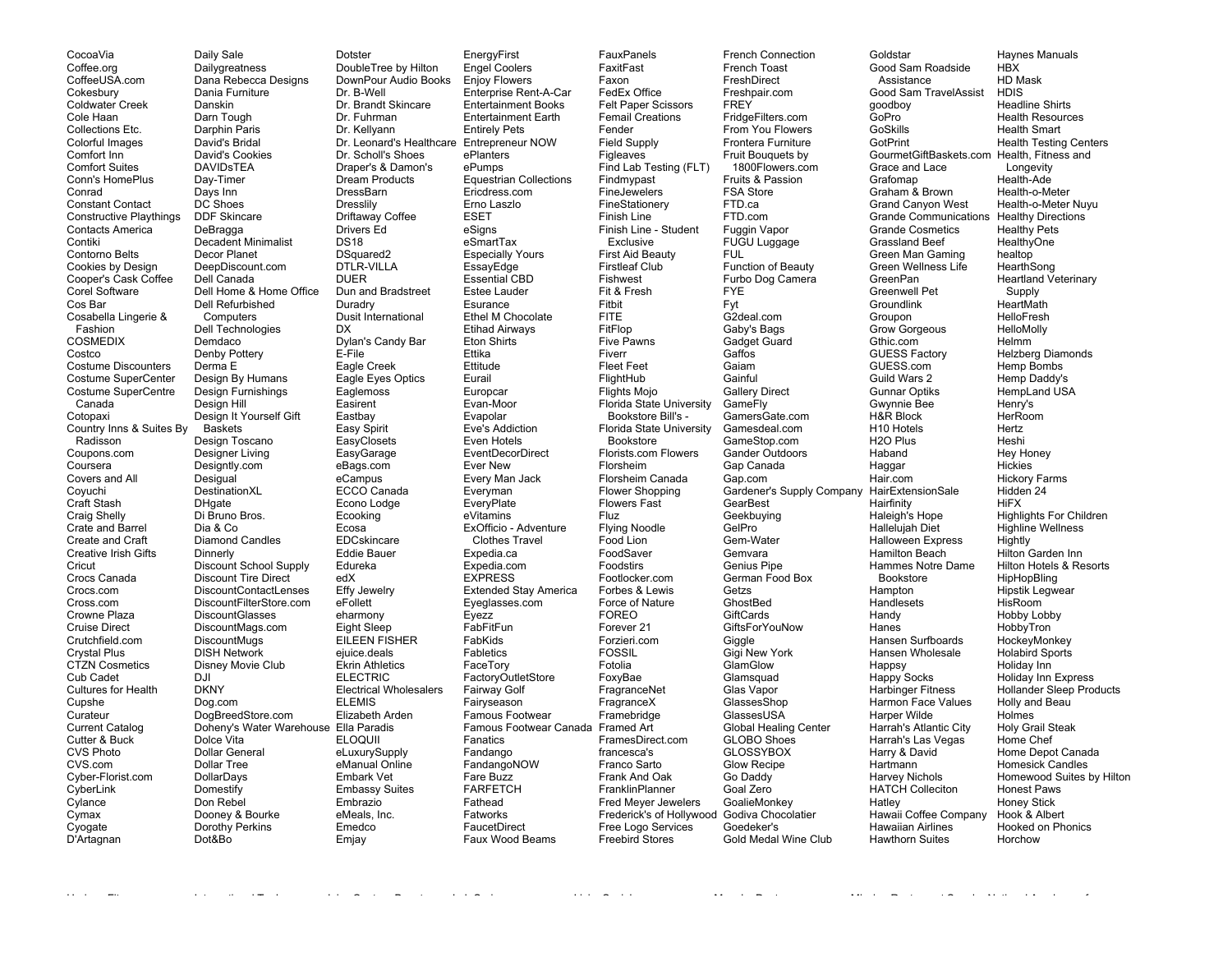Horizon Fitness HORNE Horse.com HorseLoverZ HostPapa Hot Shot's Secret Hot Topic Hotel Indigo Hotelogical Hotelopia Hotels.com HotelTravelClub.com Hotter Shoes Hover Howard Johnson HP Home HQhair **HRdirect** HS Sweden HSAstore **HSN** Hudson Jeans Human Interest Hunter Hunter - Student Exclusives Hush Puppies Hylete **HYPER** I Drive Safely I Saw It First i-Blason I.E. Green Tea IBEROSTAR USA IBSformula IceJerseys.com **iCheapFlight** ICON Park IdealFit IdealShape **IDENTILOCK** Idle Sleep IFCHIC IfOnly Illy Cafe ILoveDooney Impromptu Gourmet In The Swim Incorporate Infinity Beer Pong IngramSpark Ingrid & Isabel inkbox **InkCartridges** Inkkas Inkopious Insight Vacations Instacart Instant Recovery MD Intechra Health Intego Mac Software InterContinental Hotels & JoyBuy Resorts InterContinental Hotels Group

iPrint

J!NX

J.Jill Jabra

Jans

JBW

International Tool International Wine of the Club Month Interserver Interweave Store Intimina Intuit Quickbooks Canada JustAnswer Investintech Invigorated Water iolo technologies iPage iReliev iRobot ISA Professional iSense IslandSurf Isotonix Ivory Isle Designs IWOOT J&P Cycles Jachs NY Jack Rogers **JackRabbit** JacksonGalaxy.com iAlbum James Perse **JanSport** Jared The Galleria of Jewelry Jay Strongwater Jayson Home **JCPenney JCWhitney** Jelly Belly JerkFit Jetson Jeulia Jewelry Jewel Osco **JewelryAffairs** Jildor Shoes JINsoon Jo Malone London Job Ready Programmer JOE'S Joe's New Balance Outlet John Elliot John Hardy Jewelry John Paul Ataker John Varvatos Johnston & Murphy Jojo Maman Bebe Jolly Green Oil JOLYN Joules US Journeys JoySwag Juice Beauty **Jumpsport** JunoActive Just Blinds Just CBD Just My Size JustFab Justfly JustJuiceUSA Kabbage Kaplan MD Kaplan Test Prep Karmaloop Karuna Kathmandu Kay Jewelers Keds Keeper Security KelbyOne Kenneth Cole Kerastase Keurig kidpik Kids Discover Kids Footlocker KidsShoes Kiehl's Kiehl's Canada KiiTO KIND Snacks Kindred Bravely KingofPop Kingsbottle Kipling USA **KIRNAZABETE** Kitchenaid Kitty Poo Club KiwiCo Kiyonna Clothing Kneipp Knights Inn Knockaround Knose Kohl's Koi Footwear Kole Imports Kooding Kora Koral Korres Kremp Florist Kush Queen L'Equipeur L'Occitane L.L. Bean La Mer

Juicy Couture Beauty JustFoodForDogs Karl's Bait and Tackle Kat Von D Beauty Kate Somerville Skincare Learning Resources Kerastase Canada KicksUSA x Snipes Kut from the Kloth Lab Series Lancer Lancome Lands' End LANG Laplink Layla LazyOne Le Creuset **LegalShield** LELO Lenovo US Lens.com Lensabl LensPure Leonisa Leset LexMod Liberty Tax Lids.ca Lids.com Life is Good LifeProof LifeStride Lighter Side Lilla P Lilly Pulitzer Lily Bird Lime Crime Linen Chest Liquid Web LIVELY Living DNA Living Proof

Lacrosse Monkey Laithwaite's Wine Lakeside Collection LAMPS PLUS Lancome Canada Lands' End Business LaneBryant.com Lark Adventurewear Lauren Moshi Lebua Hotels & Resorts loveisarose.com LED Equipped Legion Athletics Lehman's Hardware & Appliance Lenovo (Canada) Lexington Law Life Clothing Co. Life Line Screening Lifetime Sterling **LightingDirect** LightInTheBox Lillian Vernon Limitless Walls Lindt Chocolates **LinensBargains** Link Interactive LittleMissMatched Littman Jewelers Live and Sleep **Lugz** 

Nyrius Outdoor Gear Exchange Petjoy Prosoft Relax The Back Saltwater Fish Shoplet South Moon Under

**LivingSocial** LL Flooring (formerly Liquidators) Lumber Lobster Gram Loews Hotels LOFT Logo Garden LOL Jerky **LOLShirts** Loog Guitars LOOK OPTIC Lookfantastic LookHUMAN Looking4Parking Lorex Technology Lorman Education Services Matt & Nat Lorna Jane Lou & Grey Love Home Swap Loveivy **LoveLula** LovelyWholesale Lovesac LTD Commodities Lucky Brand Lucky Orange LuckyVitamin.com lululemon LuLus Lumen5 Lumens Lumin LuminAID LuxeDH Luxor Linens M Andrews Mac Sales - OWC Mackage Mackenzie Limited MacKenzie-Childs MacPaw Macy's Madda Fella Made By Hemp Made In Washington Madison Magazine Store Magazine Subscription Club Magazine.co.uk Magazines.com Magellan's Travel Supplies Magic Cabin MagicKitchen.com Magoosh Mahabis MainStay Suites Maji Sports Makaboo Manitoba Harvest Mankind

Manuka Doctor Maps.com Shop Marc Jacobs Beauty Margaritaville Cargo Marika Marimekko Marinelli's Mark's Marks & Spencer Marriott Bonvoy Mars Med Supply Maryland Square Master of Project Academy Monoprice **MasterPan** Matisse Footwear Mattress Firm maurices Mavi Bandz Mavi Jeans **MaxlifeDirect** MaXpeedingrods McAfee MCM World Wide MD Factor Mead Medical Marijuana, Inc. Mediflow Inc. Medix Select meli melo Melinda Maria Designs Melissa and Doug Men's USA Men's Wearhouse **Marrall** MeUndies Michael Kors Michael Lauren Michael Stars Michaels Stores, Inc. Michele Microbrewed Beer of the Club Month Microsoft Store Microsoft Store Canada Microtel Inn & Suites Mighty Leaf Tea MightyCall Mignon Faget Mikasa.com Miles Kimball Milk Makeup Millennium & Copthorne Hotels Mimeo Photos **Mindvallev** Ministry of Supply Mint Mobile Minted Mio Skincare Miraburst Miracle Noodle **Miraclesuit** Mission Farms CBD

Mission Restaurant Supply National Academy of Mister Art Mister SFC Mixbook Mobile Tech RX MobileHelp Modern Bathroom Modern Movement Molton Brown MoneyGram MoneyGram Canada Monica Vinader Monster.com Montblanc Monthly Clubs MOO Moonbow by Dubslabs Moosejaw Moroccanoil Morris 4x4 Center Mosaic Weighted Blankets Motel 6 Motherhood Maternity Motiv Motives Cosmetics Motorola Mountain Gear Mountain Warehouse Mrs. Fields Gifts Mrs. Prindable's Gourmet Apples Caramel MSC Industrial Supply MTD Parts Mumuuu MunchPak Murad Inc Music & Arts Music Box Attic My 1st Years My Bully Sticks My Geek Box My Gift Stop My M&M's My Social Book My Wedding Favors Mybag **MyDevices** myFICO myotcstore.com MyPhoto Myprotein **MyTeaDrop** Naadam Naked CBD Nanocraft CBD NARS Cosmetics Nashville Shoe Warehouse Nuleaf Naturals CBD Dockers) (formerly Nasty Gal Nasty Gal - Student **Exclusives** Nat Nast Natalie Fragrance

 Medicine Sports National Business Furniture National Car Rental Natural Healthy Concepts Natural Shilajit Naturalizer Naturalizer Canada Naturals Naturepedic **Nautica** Nautilus Nav Navigation.com - HERE Naylors Equestrian Nearly Natural Neat Neato Robotics Nectar Bath Treats Nectar Sleep UK Nectar Sunglasses NEEDiNK Neiman Marcus NeoStrata NEST New York Net Nanny Netaya NetTALK Neuro New Balance New Vitality New York & Company New York Comedy Newchic Newegg Newegg Canada NeweggBusiness NFL Game Pass NIC+ZOE Nike.com Nili Lotan Nina Shoes Nine West Nisolo No7 Beauty Nolo Nomadik Nordgreen Nordstrom Rack NordVPN North American Power Northern Tool NorthStyle NortonLifelock NOVICA Nudwear Nunn Bush Nunn Bush Canada Nutribullet Nutrisystem Nuuvem NuWave Oven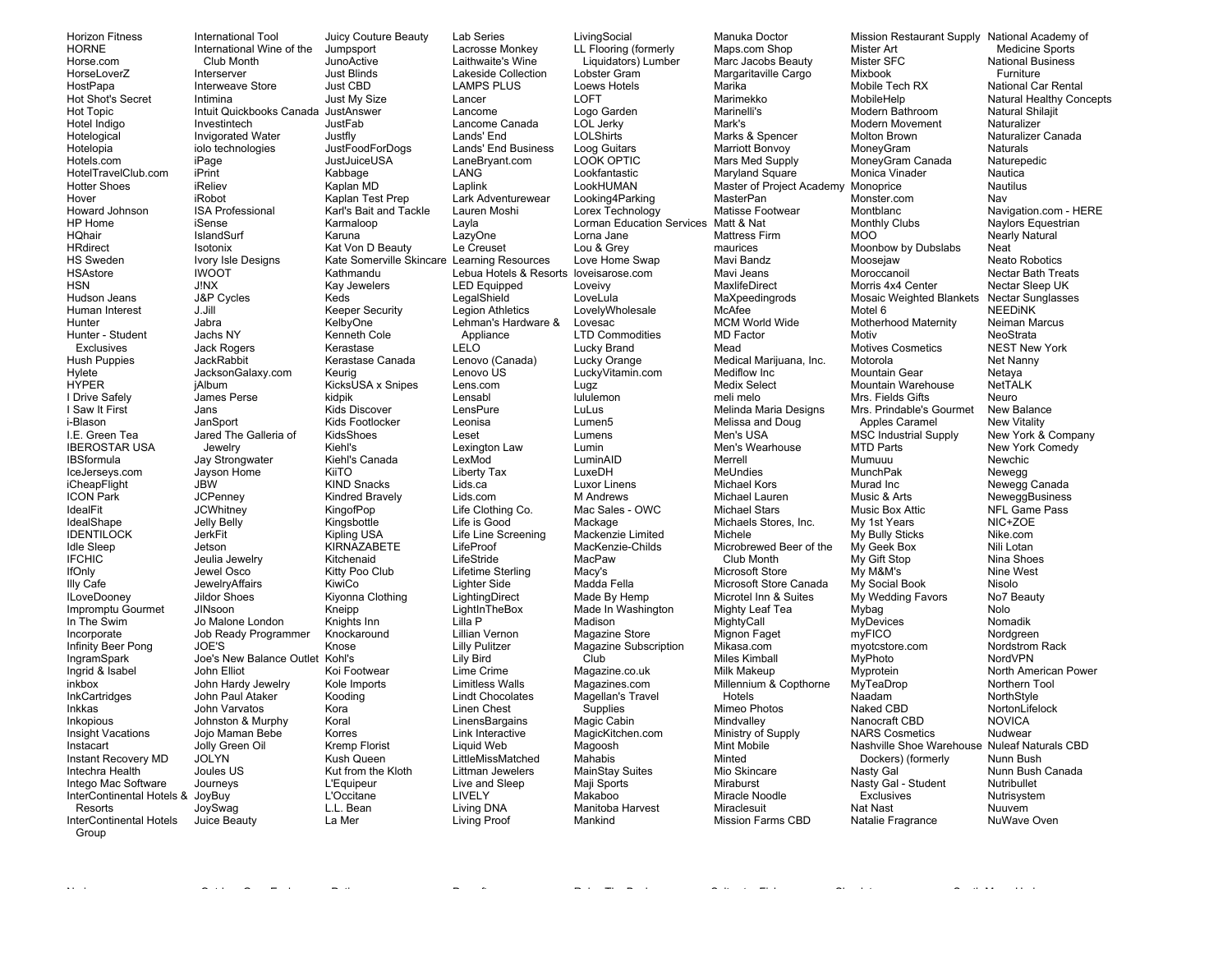**Nyrius** NYX Professional Makeup Outdoor Tech NZ Vapor O.R.G. Skincare OCLU Ode a la Rose Office Depot and OfficeMax **Office Designs** Office Furniture Office Super Savers OfficeFurniture2go **OGIO Powersports** Ojai Energetics Oki Oki Old Navy Old Navy Canada Old School Labs Old Time Candy OleHenriksen Olight USA Oliso Ollie OlloClip Olympia Sports Omaha Steaks  $Omaxa$ One Hanes Place OneBone OneGreatFamily Oneida ONeillClothing.com OneTravel **OneWorld Memorials** Online Amish Furniture OnlineShoes.com Only Natural Pet Onsen Secret Onyx Hospitality Opencare OpenSky OpinionInn Opkix Opulent Organics CBD Ora's Amazing Herbal Oracle Lighting Orbitz Organic Baby Food OrganiGrow Oriental Trading Orig3n DNA Tests ORIGANI Origins Canada Origins.com OrnamentShop OROS Apparel Orvis Oshkosh B'Gosh Oster Oster Professional Products OtterBox Ouidad Our Campus Market

Outdoor Gear Exchange Petjoy Petmate **Overnight Flowers** PetSafe Overnight Glasses Pevonia Overnight Prints Pfaltzoraff Overstock.com Pharmaca Overton's Phen375.com Oxygen Plus Philips **OZNaturals** PhoneSoap Ozone Socks Photobook America Pacific Coast Feather Co. Photography.com Pacific Holidays Physicians Choice Packs Project Picaboo Picture Keeper PaintingZ.com PaintYourLife **PictureFrames** Pictures On Gold Palate Club PalmBeach Jewelry Pier 1 Palmetto State Armory Piercing Pagoda **Paper Cosmetics** Pikolinos Paper Mart PikPerfect Parachute Home Pillow Guv Paragon Sports Pimsleur Language Parallels Programs Parasuco Jeans Pink Clove PinkBasis Paravel Paris City Vision **Pinnacle Systems** Paris Las Vegas Pinty **Piquant Post** Park 'N Fly Park Inn Pittman & Davis ParkSleepFly PJ's & Pixels Parts Geek **Plantronics** Patagonia Provisions plants.com PatchMD PlateJov Patrick Ta Beauty Plow and Hearth Paul Fredrick Menstyle Pluralsight Pop In a Box Paula Young Paula's Choice Popcorn Factory Pavilions PopSockets Populum pCloud Pedro Shoes Portions Master Portrait Puzzles Peekaboo Beans Peet's Coffee **Positive Promotions** PeggyBuy Postmates PelicanWater Powell's Peltz Shoes prAna Penningtons Prana Snacks **Precious Moments** PeopleFinders Peoples Jewellers **Premier TEFL** Perfect Memorials Prestigia **Pretty Litter** Perfumania PrettyLittleThing US Perky Jerky Personalabs Previnex **Personalization Mall** Priceline com **Personnel Concepts** Peruvian Connection Prive Revaux Pet Pro Supply Co. Pro Hockey Life Pet Supermarket Proactiv+ PetCareRx ProBikeKit PETCO Prodogg Peter Millar ProFlowers PETER THOMAS ROTH ProHealth CARE SKIN CLINICAL Project Juice Peterson's Test Prep Promix Nutrition

**PetFirst Healthcare** 

and the state

Proporta

Prosoft Proven Skincare Proviz ProWritingAid PsPrint **Public Desire** PullsDirect **PUMA PUR** PurePower PureVPN **Puritan's Pride** Purlisse Putterball PYT Beauty QALO QEEQ Quality Inn **Quantum Nutrition Labs** Quantum Quests Quartet QuickBooks QuickStart Quiksilver Quill.com OVC. Chic Rachel Pally Rachel Zoe Radisson Hotels Rail Europe Rainbow Light Raise Rakuten Shopping Ramada Randalls Rapala Rastaclat Raw Generation **RawSpiceBar** Rav-Ban **RCN** ReadingIO RealHer **REBECCA TAYLOR** REBL Jane Recoil Automatic Cord Winders **Red Carnation Hotels** Red Roof Redbox Redeem My Vacations Primitive Skateboarding Redline Goods RedShelf Reebok Reef Reef + Ledge Reel Paper RefrigiWear Regoxidine Reiss Clothing & Accessories Reitmans

Relax The Back Remind Insoles **RFN Skincare** RentalCars.com RentReporters RepairClinic LLC RepairSmith Republic of Durable Goods Sanuk (R) Restaurant.com ReStockIt Revair RevitaLash Cosmetics ReVive Skincare **Revolution Beauty USA** Rheos RingBoost Rio Las Vegas Ritani **Rite Aid** Riverbend Home Road Runner Sports Robert Graham **Robert Matthew** Robin McGraw Revelation Rock Bottom Golf Rocket Dog Rachel Ashwell Shabby Rocket Dollar Rockport Rocky Mountain Radar Rodd & Gunn Rodeway Inn **RollerSkateNation ROMWE** RoomMates Wall Decals Roots Canada **RoseGal** Rosetta Stone Rosewe.com Rover Rowdy Gentleman Roxio Roxy Royal & Pure Roval Doulton Roztayger Rue La La Ruggable Runderwear RVshare RW&CO. Ryka RYU Apparel S&S Worldwide Saatchi Art Saber Distributors (US) Sabon Safeway.com Sage Sage Canada Sage UK SageFinds Saint James Saint Owen Sally Beauty Supply

Saltwater Fish Samsonite **Samsung Electronics** America Sand & Skv Sand Cloud Sandals Resorts SaturdaysNYC Satya Jewelry Saucony Savage X Fenty Savearound SaySo Rewards Scan My Photos Scandinavian Designs Scent Box Scholastic - The Teacher Store Scholastic Store **Schwinn Fitness** Scotch Porter Scribendi Sea New York SeaBear.com Seabedee Sears Seavenger Sebastian Cruz Couture Select Semprae Laboratories Send Flowers Sennheiser Senreve Sensational Beginnings Sephora Serene Cannabis Setapp Gift Cards SewCal Masks Sgt. Grit Marine Specialties Shari's Berries Shark Sharper Image Sheet World SheetMusicPlus Sheln Shelter Logic Shelving Shiekh Shoes ShindigZ Shipito ShipStation Shiseido Shoe Carnival **SHOEBACCA** ShoeDazzle Shoeline.com ShoeMall Shoenvious Shoes.com Shop WSS SHOP.COM shopDisney

 $\sim$ 

Shoplet **ShopletPromos** ShopPBS.org ShowTickets.com Shu Uemura Shudder 2.0 Shutterfly ShuttleFinder Sierra Designs Sierra Trading Post Silk'n Silver Cuisine by Bistro Spenco **MD** Silver Jeans SimpleTire Simply Chocolate Sisley Paris Sittercity Sixity Sixity Auto Sketchfab **SkinCareRx** SkinStore.com **SKLZ** skybar Skylar Skylar Yoo Skylight Frame Skyn Iceland **SLEEFS** Sleep Inn Sleeping Baby Slendertone US SlickyNotes Slide Slumberiack SmallFlower.com Smart Destinations Go Station Casinos City Smart For Life **Smarter Nutrition SmartFares** Smarthome SmartWool Smashbox Smelly Proof Smilebox Smoko Snapfish Sobelia Society6 SOIA & KYO Sol CBD Sol de Janeiro Solgaard Solid & Striped Solight Design Soludos Soma Intimates Sonder **SONGMICS** Sonos Soul Poles South Beach Diet

South Moon Under Southern Kitchen Spa & Wellness Gift Card Week Spa by SpaFinder SpaFinder CA SpareFoot Speechless Spektrum Glasses Spencer Barnes Spencer's Sperry Top-Sider SPIER & MACKAY SpineAlian SpinLife SpiritHalloween Splendid Spokeo SportChek Sports Experts Spot & Tango **SPRI** Spring EQ Spy Associates: GPS Tools Surveillance & Tracking Spy Optic St. Frank **Stacy Adams** Stacy Adams Canada Stanford Bookstore Staples Print & Marketing Services Staples.co.uk Staples.com State Cashmere State Line Tack **Staybridge Suites Steals SteelSeries** Stein Mart **Sterling Forever** Steve Madden Steve Madden Canada **StickerYou Stila Cosmetics** Stio **Stock Yards** Stonewall Kitchen Stop Aging Now Stop and Shop **STOPzilla** Strainz StrawberryNET Stride Rite Strideline Stuart Weitzman StubHub **Student Universe Stylin' Trucks** Suburban Extended Stay Hotel Suggesty